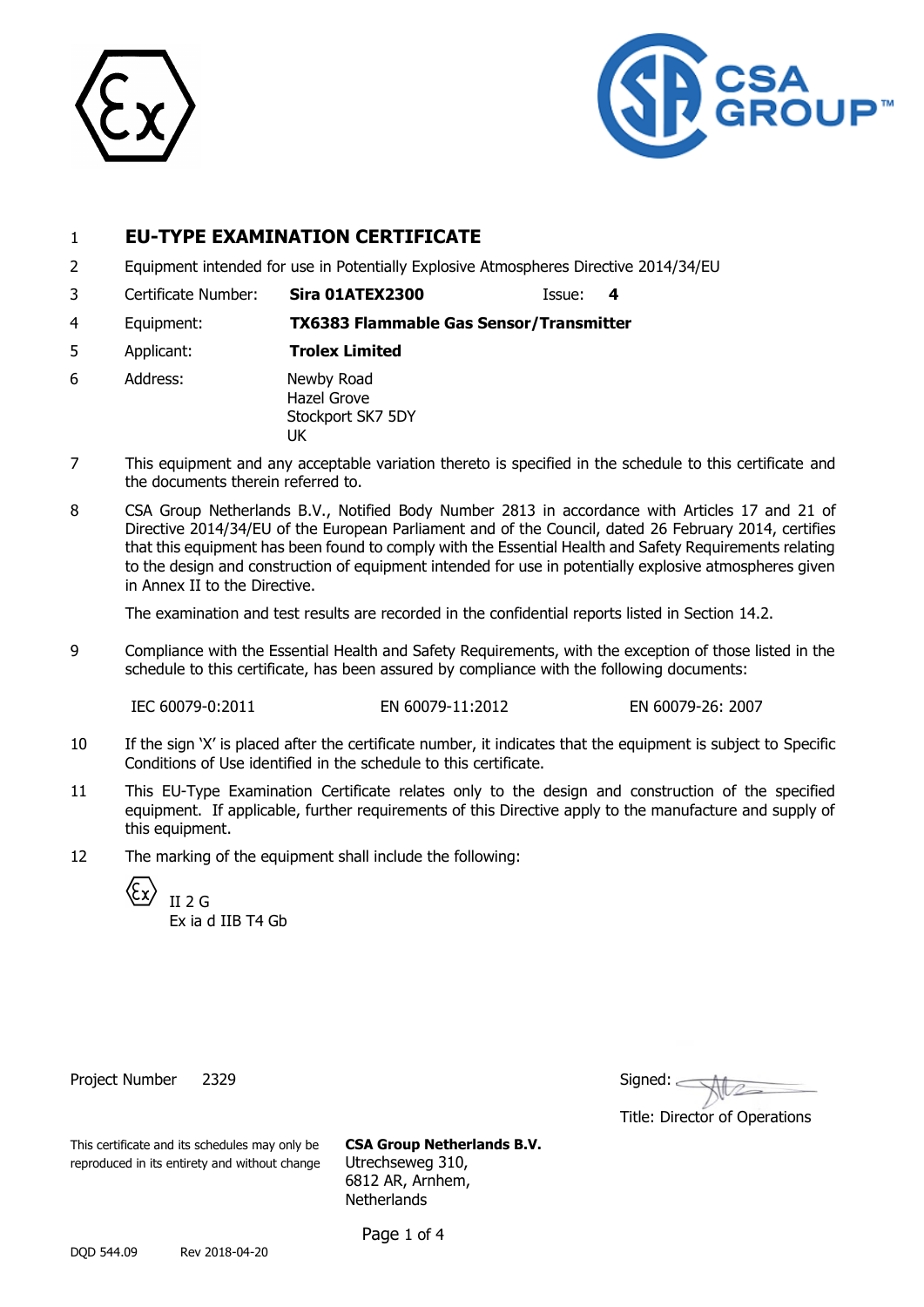



## **SCHEDULE**

# **EU-TYPE EXAMINATION CERTIFICATE Sira 01ATEX2300**

**Issue 4**

#### 13 **DESCRIPTION OF EQUIPMENT**

The TX6383-Series Flammable Gas Sensor/Transmitter takes a signal from a flameproof gas sensing head mounted on the sensor board; this signal is conditioned and an analogue signal is then transmitted to other monitoring equipment.

The TX6383 comprises an output board, which is connected to a sensor board and an optional display board. The assembly is housed in an anti-static plastic enclosure and a polycarbonate window is fitted to allow viewing of the liquid crystal display. The sensor head may be mounted on the main unit or in a remote location connected by up to 10 m of cable.

|         | T4/T3 (power) and<br>T1/T2 (sensor output signal)<br>(See note 1) |                | T1/T2 (sensor outpu<br>(See note 2) |
|---------|-------------------------------------------------------------------|----------------|-------------------------------------|
|         | 28 V                                                              | Uο             | 28 V                                |
|         | 299 mA                                                            | I <sub>o</sub> | 171 mA                              |
| P,      | 1.41 W                                                            | P <sub>o</sub> | 1.194 W                             |
| Rsource | $\geq$ 139 $\Omega$                                               | C <sub>o</sub> | 237 nF (See note 3)                 |
| Ci      | 12 nF (See note 4)                                                | Lo             | 200 $\mu$ H (See note 3)            |
|         |                                                                   |                |                                     |

The TX6383 has the following safety description at terminals 1 to 4:

|                | T1/T2 (sensor output signal)<br>(See note 2) |
|----------------|----------------------------------------------|
| $U_{o}$        | 28 V                                         |
| I <sub>o</sub> | 171 mA                                       |
| P <sub>o</sub> | 1.194 W                                      |
| C <sub>o</sub> | 237 nF (See note 3)                          |
|                | 200 $\mu$ H (See note 3)                     |

- Note 1: The TX6383 may be connected to supplies derived from a single power source or from two separate power sources. Where two separate power sources are used, the combined current and power shall not exceed the stated values and they shall be referenced to the same zero volts.
- Note 2: The quoted U<sub>o</sub>, I<sub>o</sub> and P<sub>o</sub> parameters are worst-case values based on a U<sub>i</sub> value of 28 V. U<sub>o</sub> has the same value as Ui, so, if a U<sup>i</sup> value of less than 28 V is used, the same lower value may be used for  $U_0$ .  $I_{o(peak)}$  and  $P_0$  are also reduced. Terminals T4 and T1 are connected via a minimum resistance of 25  $\Omega$ . Terminal T4 has a U<sub>o</sub> value of zero on account of blocking diodes.
- Note 3: For system assessment purposes, it should be noted that terminals T1 and T4 are connected via a minimum resistance of 25  $\Omega$ . Thus, calculations of the external capacitance and inductance connected to terminals T1/T2 should take account of capacitance and inductance connected to terminals T4 and T3.
- Note 4: In addition to the terminal capacitance at the supply voltage, for system assessment purposes, the installer should note that there is a terminal capacitance of 7.0  $\mu$ F at 5.88 V.

**CSA Group Netherlands B.V.** Utrechseweg 310, 6812 AR, Arnhem Netherlands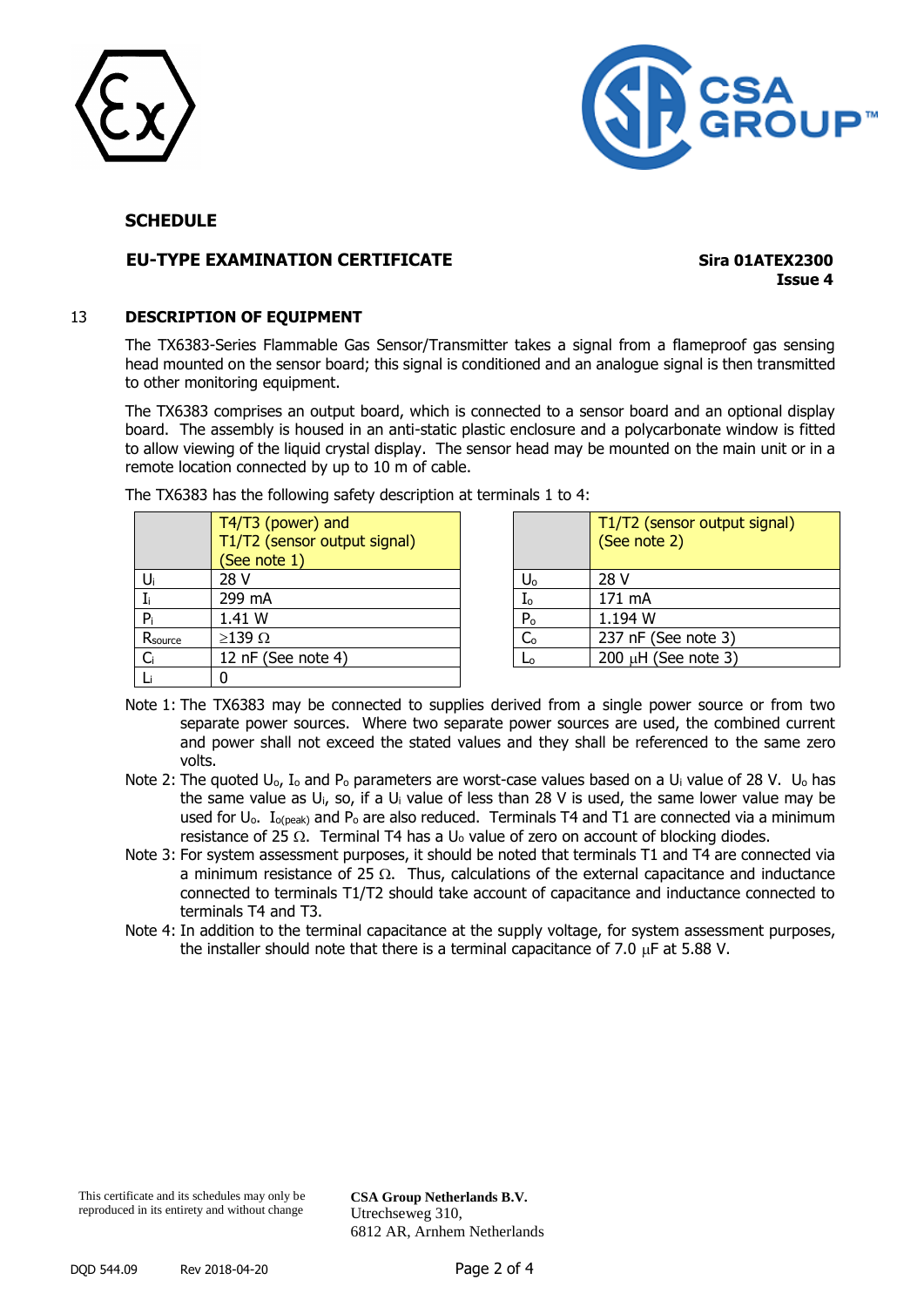



# **SCHEDULE**

# **EU-TYPE EXAMINATION CERTIFICATE Sira 01ATEX2300**

**Issue 4**

**Variation 1** - This variation introduced the following changes:

i. To permit the use of 'Faradex' stainless steel filled nylon 6 as an alternative anti-static enclosure material.

**Variation 2** - This variation introduced the following changes:

- i. Following appropriate re-assessment to demonstrate compliance with the requirements of the latest standards, the documents previously listed, EN 50014:1997 plus amendments A1 & A2, EN50018:2000 & EN50020:1994, were replaced by those currently listed in section 9 , the markings in section 12 were updated accordingly.
- ii. The lusion of an alternative plastic enclosure material with anti-static properties.
- iii. The marking details are now laser-etched on a stainless steel label that is attached to the front face of the apparatus.
- iv. The deletion of the opto-isolator option approved under BAS Ex 89C2096U.
- v. The use of Littelfuse fuse 259 approved under Baseefa02ATEX0071U coded Ex as a replacement to that approved under BAS Ex 832302U.
- vi. The Combustible Gas Sensing Head options certified under SCS Ex95Y1055U and Ex 951017U have been deleted and replaced by those certified under Sira 01ATEX1205X.
- vii. As a result of the above modifications, the Product Description, Conditions of Certification and Marking were amended.

#### 14 **DESCRIPTIVE DOCUMENTS**

#### 14.1 **Drawings**

Refer to Certificate Annexe.

#### 14.2 **Associated Sira Reports and Certificate History**

| <b>Issue</b> | <b>Date</b>          | Report no. | <b>Comment</b>                                                                                                                                                                                                                                                                                                                                              |
|--------------|----------------------|------------|-------------------------------------------------------------------------------------------------------------------------------------------------------------------------------------------------------------------------------------------------------------------------------------------------------------------------------------------------------------|
| 0            | 15 March 2002        | R52A7931A  | The release of prime certificate.                                                                                                                                                                                                                                                                                                                           |
|              | 25 June 2002         | R52A9073A  | The re-issue of the prime certificate to permit the output<br>PCB circuit and artwork to be modified with consequential<br>changes to the safety description.                                                                                                                                                                                               |
| 2            | 24 March 2003        | R52A9400A  | The introduction of Variation 1.                                                                                                                                                                                                                                                                                                                            |
| 3            | 30 May 2012          | R27565A/00 | This Issue covers the following changes:<br>All previously issued certification was rationalised into a<br>single certificate, Issue 3, Issues 0 to 2 referenced<br>above are only intended to reflect the history of the<br>previous certification and have not been issued as<br>documents in this format.<br>The introduction of Variation 2.            |
| 4            | 31st October<br>2019 | 2329       | Transfer of certificate Sira 01ATEX2300 from Sira<br>Certification Service to CSA Group Netherlands B.V<br>EC Type-Examination Certificate in accordance with<br>94/9/EC updated to EU Type-Examination Certificate in<br>accordance with Directive 2014/34/EU. (In accordance with<br>Article 41 of Directive 2014/34/EU, EC Type-Examination Certificates |

This certificate and its schedules may only be reproduced in its entirety and without change

**CSA Group Netherlands B.V.** Utrechseweg 310, 6812 AR, Arnhem Netherlands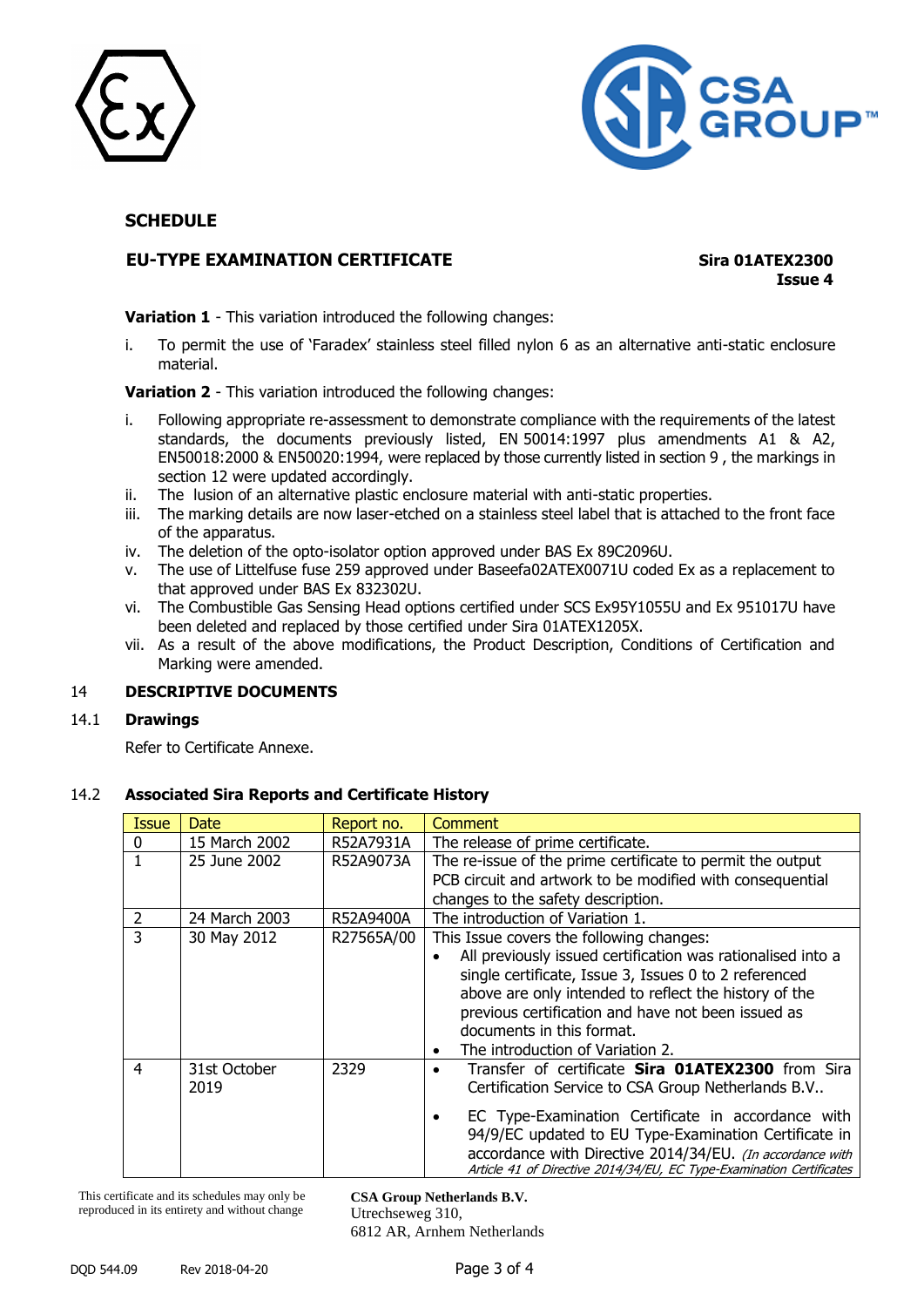



# **SCHEDULE**

# **EU-TYPE EXAMINATION CERTIFICATE Sira 01ATEX2300**

**Issue 4**

|  | referring to 94/9/EC that were in existence prior to the date of<br>application of 2014/34/EU (20 April 2016) may be referenced as if they<br>were issued in accordance with Directive 2014/34/EU. Variations to<br>such EC Type-Examination Certificates may continue to bear the<br>original certificate number issued prior to 20 April 2016.) |
|--|---------------------------------------------------------------------------------------------------------------------------------------------------------------------------------------------------------------------------------------------------------------------------------------------------------------------------------------------------|
|--|---------------------------------------------------------------------------------------------------------------------------------------------------------------------------------------------------------------------------------------------------------------------------------------------------------------------------------------------------|

#### 15 **SPECIAL CONDITIONS FOR SAFE USE** (denoted by X after the certificate number)

None

## 16 **ESSENTIAL HEALTH AND SAFETY REQUIREMENTS OF ANNEX II** (EHSRs)

The relevant EHSRs that are not addressed by the standards listed in this certificate have been identified and individually assessed in the reports listed in Section 14.2.